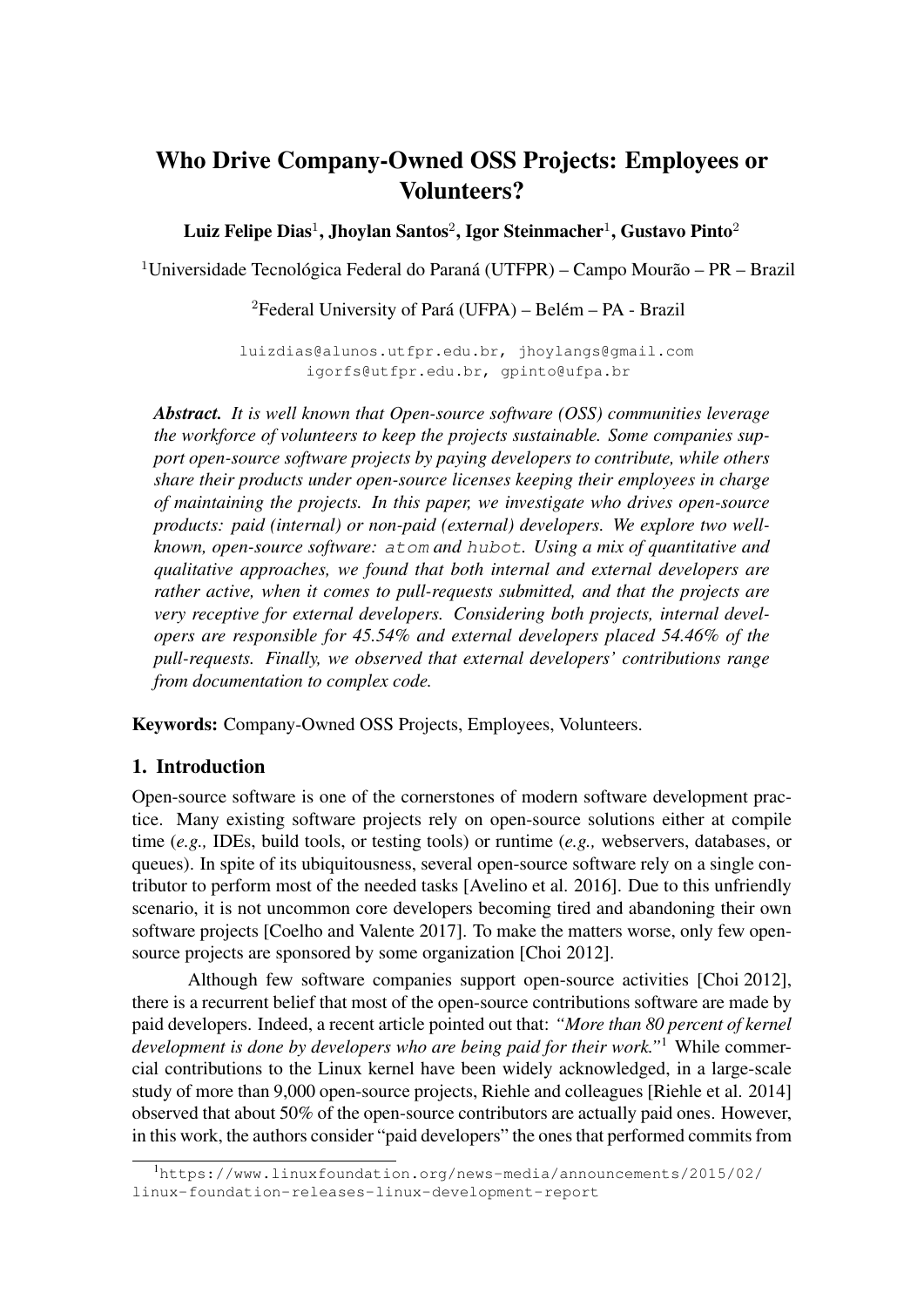9am to 5pm, local time. Using this simple rule, students, unemployed, or workers with flexible time schedules could be wrongly sampled as "paid developers".

We believe it is important to shed additional light on this direction, due two at least two reasons:

- 1. If there are, indeed, too many paid developers, open-source communities may need to better explore these workforces. For instance, instead of concentrating too many paid developers in one single open-source project, open-source communities could try to gather some paid developers to well-needed open-source projects.
- 2. On the other hand, if there are too few paid developers, this finding might not only refute previous studies, but yet can be used to better motivate software companies on the importance of supporting open-source projects.

It is important to note that the source of payment can vary greatly. For instance, one can get payed to fix a bug, whereas others can be full time open-source contributors. In this study, we pay particular attention to developers that contribute to open-source as part of their daily job (*e.g.,* the company that they work for maintain an open-source software project). Throughout this paper, we refer to them as "internal developers". Developers that do not work for the company that maintains the open-source project are refereed as "external developers".

Although in its early stages, this paper provides an investigation about the contribution behavior of pull-requests provided by internal and external developers in two well-known, non-trivial open-source software products: atom and hubot. We chose these projects because they were initially developed by (and are maintained at) GitHub, therefore we could take advantage of GitHub features to understand whether a contributor is a internal or external one (more details at Section 2). Through a set of quantitative and qualitative analysis, this paper makes the following contributions:

- Bringing a quantitative analysis on the contributions performed by internal and external developers on company-owned OSS projects;
- Understanding the receptivity of external developers on company-owned OSS projects;
- Shedding the light that the contribution behavior is project-dependent, and it is necessary to study the projects individually to better understand the phenomenon.

# 2. Method

*Studied projects.* We provide an in-depth investigation on the contributions (*i.e.*, a pullrequest) made at two well-known open-source projects.

- hubot, a customizable life embetterment robot. It has  $\sim$ 2,000 commits,  $\sim$ 700 pull-requests, 248 source code contributors, ∼13,000 stars, and ∼3,000 forks. It is mostly written in JavaScript, and has ∼5 years of historical records.
- atom, a cross-platform text editor. It has  $\sim$ 32,500 commits,  $\sim$ 3,500 pullrequests, 363 source code contributors, ∼38,500 stars, and ∼6,800 forks. It is mostly written in CoffeScript and JavaScript, and has ∼6 years of historical records.

We chose these projects because they were initially developed by a software company (GitHub), but became open-source at some point of their life-time. The focus of this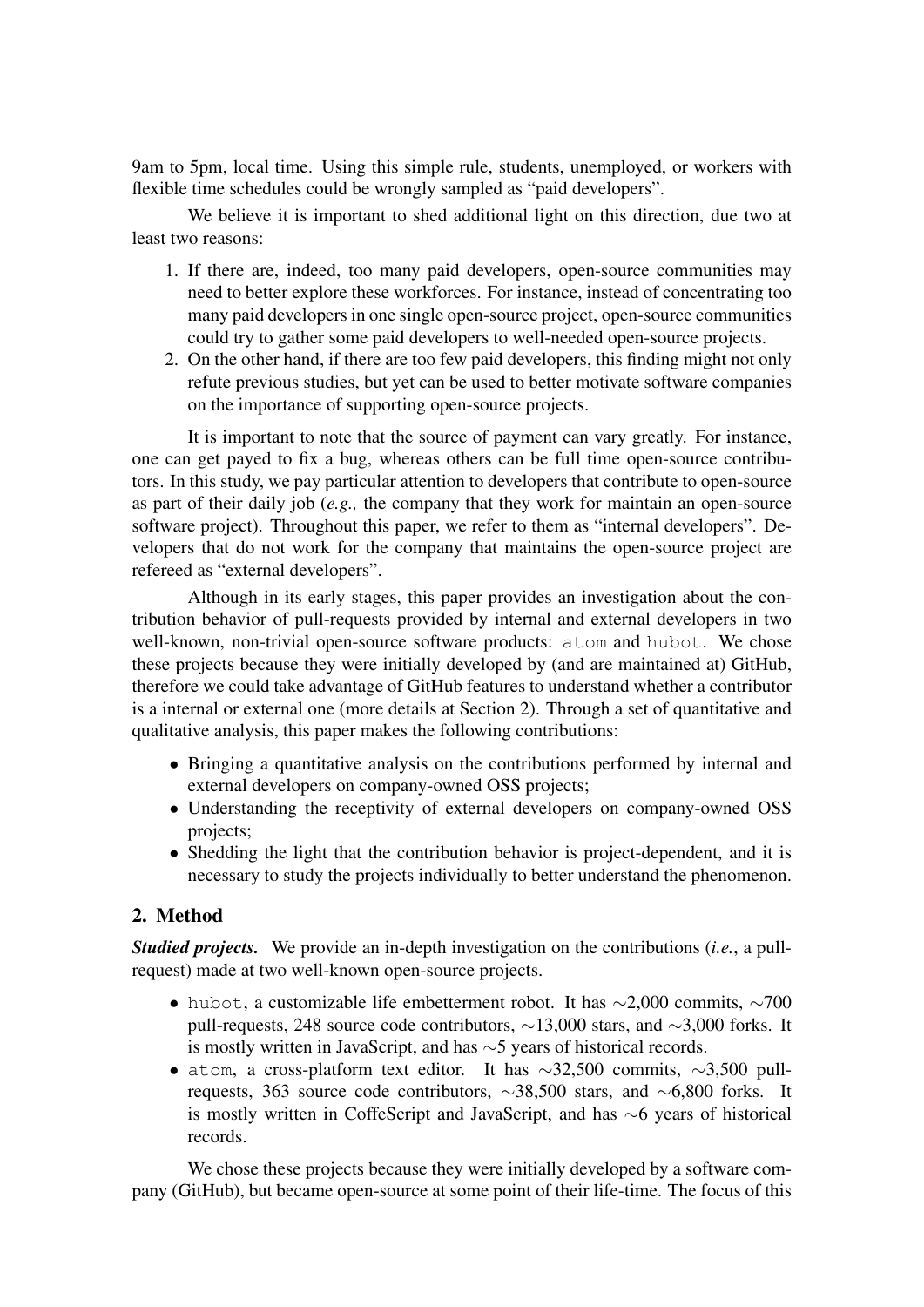paper is to better understand the contribution behavior of paid developers (internal) and non-paid developers (external) in company-owned open-source software projects.

Since these projects are developed by (and maintained at) GitHub, we reduce false positives by taking advantage of GitHub features used to identify developers roles. For instance, within GitHub organizations, one coordinator can set the site admin flag true for another user. If enabled, this flag promotes an ordinary user to be a site administrator. According to GitHub official documentation, a site administrator can *"manage high-level application and VM settings, all users and organization account settings, and repository* data<sup>"2</sup>. Therefore, for each pull request investigated, we verified whether the author has the site admin flag enabled. If so, we marked she as *internal*, *external* otherwise. To avoid false negatives (a paid developer that does not have its site\_admin flag enabled), we also manually match their GitHub profiles with their LinkedIn profile (details at Section 5).

*Approach.* For the two analyzed projects, we start by investigating all performed pullrequests. A pull request can be found in three different stages:

- *open*: waiting for code reviews and/or a final decision;
- *closed*: the code reviews were done, but the pull-request was not accepted;
- *merged*: the code reviews were done, and the pull-request was accepted.

We studied the contribution behavior of internal and external developers taking into account each possible stage of a pull-request. We also investigated additional characteristics such as the number of commits per pull-requests and the number of comments of code reviews per pull-request. The data reported in this paper are based on pull-requests that were performed from the very beginning of the projects, up to June, 2017 — when we collected data. Still, in order to uncover the reasons for acceptance, we selected a representative sample (confidence level of 95% with a  $\pm$ 5% confidence interval) of 334 accepted pull-requests at atom for manual analysis. We also validated this analysis with another manual analysis in a random sample of 150 pull-requests accepted at hubot. All data used in this study is available online at: https://github.com/fronchetti/VEM-2017.

For statistics, we used Mann-Whitney-Wilcoxon (MWW) tests [Wilks 2011] and Cliff's delta effect-size measures [Grissom and Kim 2005]. We used MWW tests to verify if two distributions come from the same population ( $\alpha = 0.05$ ). We used Cliff's delta to verify how often values in one distribution are larger than values in another distribution. The thresholds are defined as follows: delta < 0.147 (*negligible*), delta < 0.33 (*small*),  $delta < 0.474$  (*medium*), and  $delta > = 0.474$  (*large*) [Romano et al. 2006].

### 3. Results

Generally speaking, both internal and external developers are rather active, when it comes to pull-requests submitted. On atom, internal developers submitted 1,772 pull-requests whereas external ones submitted 1,574; on hubot external developers submitted 692 pull-requests, and internal provided 123. If we consider both projects, we come to 1,895 pull-requests provided by internal developers (45,54%) and 2,266 by external ones (54.46%). However, the number of contributors are much lesser than the number of contributions: While 664 external developers performed contributions to atom, only 33 internal

<sup>2</sup>https://enterprise.github.com/security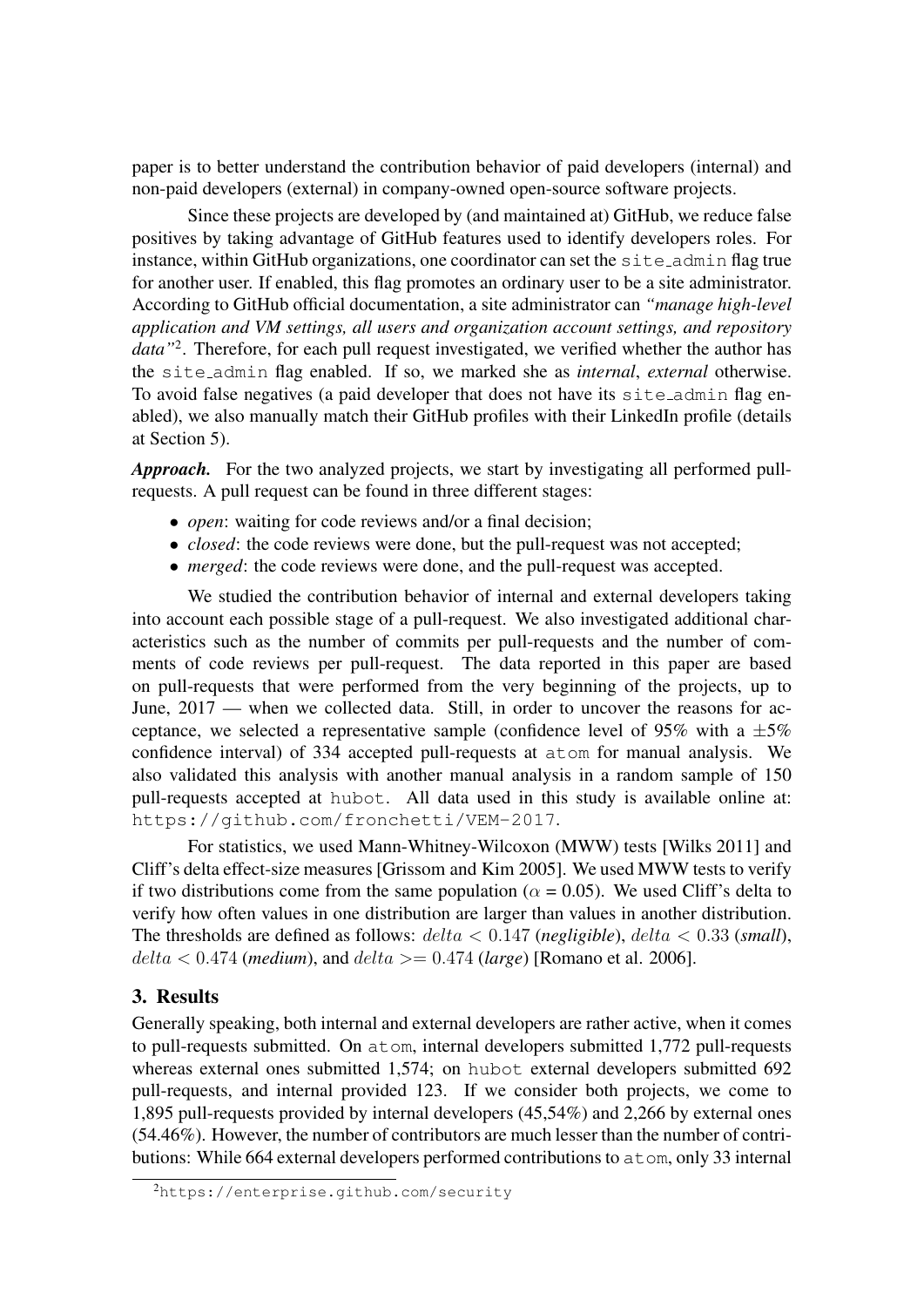developers were found (for hubot, the numbers are, respectively, 355 and 19). That is, although the number of external developers are up to  $20\times$  greater than internal ones, the amount of contributions is somewhat similar. Interestingly, we found that casual contributors (developers that made only one contribution [Pinto et al. 2016]) are commonplace in our dataset, even for the internal group (21% are internal casuals and 76% are external casuals).

To provide a more detailed overview, Figure 1 depicts the evolution of pullrequests, grouped by its state (open, closed, and merged).



**Figure 1. Figures on the top are for project atom, whereas figures in the bottom are for hubot. From the left to right, each figure shows the number of pull requests open, closed, and merged. Orange lines represent internal developers, whereas blue lines represent external developers.**

From the figures, one might believe that external developers have more open pull requests than internal ones. However, this hypothesis was refuted (*p-value*: 0.9169, effectsize: -0.01 (negligible)), which suggests feedback might be provided for both groups (which is not always the case in open-source communities [Dias et al. 2016]). Although some old pull-requests are still open, ultimately pull-requests ended up being closed or merged.

As regarding closed – but unmerged – pull-requests (the ones that were not accepted), we could notice that many external developers are having a hard time attempting to get their contributions accepted (for atom, internals have 157 pull-requests not accepted, whereas externals have 508 ones). In fact, for atom, the hard time of external developers is statistically significant (*p-value*: 0.0002366), although with a small effect size (0.152628). For hubot, the rate is similar.

Finally, when studying the merged pull-requests (the accepted ones), we can see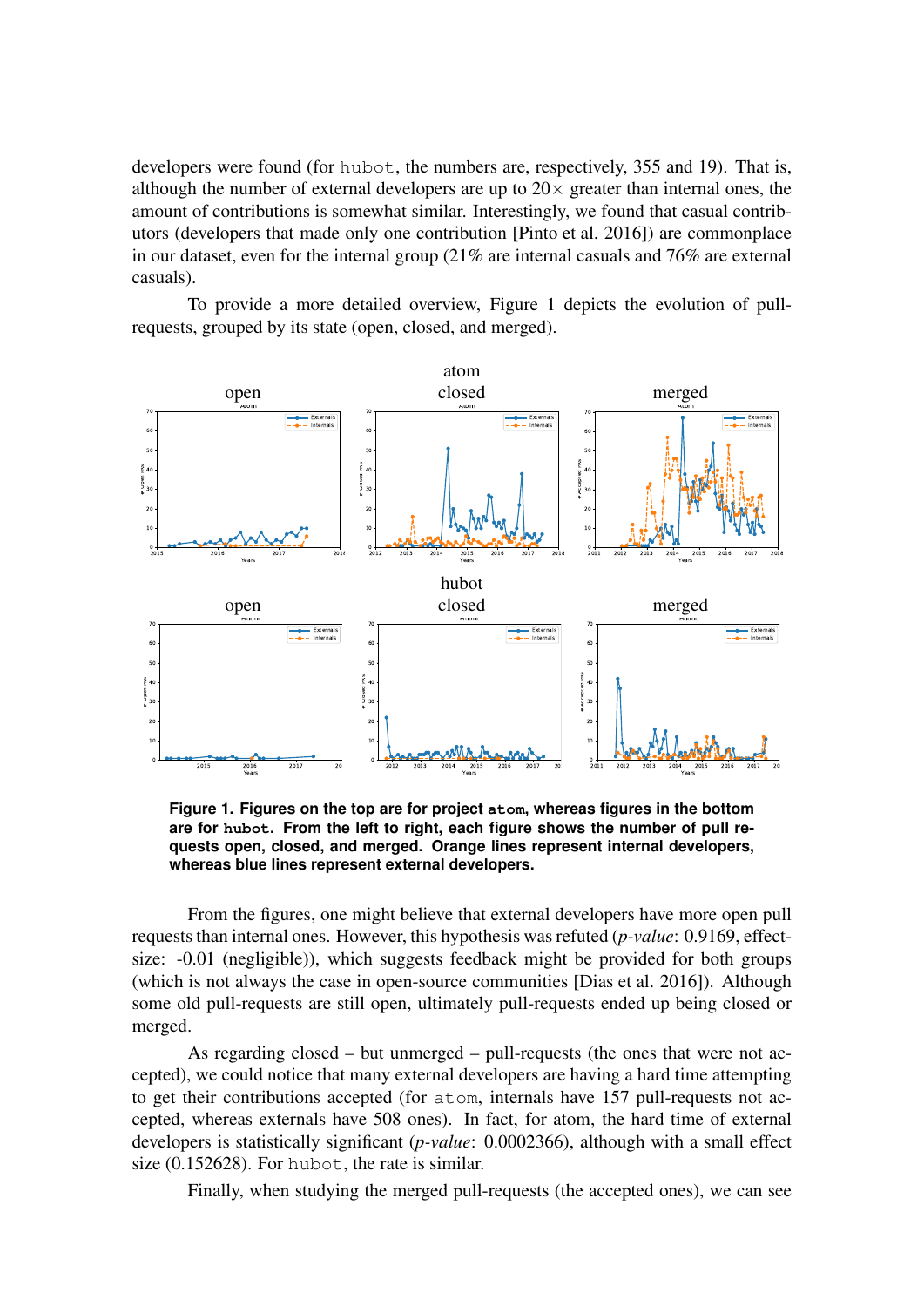that both groups are also fairly active (for atom, internals have 1,603 pull-requests accepted, whereas externals have 957 ones). However, a negligible, negative effect size (-0.09482301) refutes the hypothesis that most of the work is done by internal developers (*p-value*: 0.0005615). To better understand the characteristics of the accepted contributions, we conducted a qualitative analysis aimed at investigating the reasons for pullrequest acceptance, in particular, the ones proposed by external members.

For the atom project, before creating a pull-requests, internal members create an issue that describes what are the project needs. Therefore, most of the pull-requests proposed are accepted because internal members were *expecting* it. Pull-requests that fix documentation problems are the most common ones (we found 27 instances of them). Some example include: broken  $URL<sup>3</sup>$ , not enough information<sup>4</sup>, and code comments<sup>5</sup>. In addition, contributions from external members are shorter than internal ones. As noted elsewhere, smaller changes can reduce the chance of breaking the continuous integration build [Rebouças et al. 2017]. Notwithstanding, non-trivial code changes often come with a detailed description (images are common). However, all pull-requests are subject to rigorous code review process. We found a similar pattern for hubot. Most of the pullrequests from external members are related to documentation issues<sup>6</sup>, although complex code changes exist<sup>7</sup>. Finally, these two projects seem to welcome external users: they not only answer most of the requests from external members, but they also guide their contributions to an acceptable state.

We also investigated how these two group of contributors differ in terms of **num**ber of commits per pull-request and the number of comments received during pullrequest's code review. Figure 2 shows the distribution of these two metrics, while Table 1 shows some descriptive statistics.



**Figure 2. Distribuition of commits and comments (code reviews) per accepted pull-request.**

As we can see, both groups have similar behavior regarding the number of commits performed and comments received. The result is statistically significant (*p-value* <

<sup>3</sup> https://github.com/atom/atom/pull/1929

<sup>4</sup> https://github.com/atom/atom/pull/2602

<sup>5</sup> https://github.com/atom/atom/pull/8452

<sup>6</sup> https://github.com/hubotio/hubot/pull/788

<sup>7</sup> https://github.com/hubotio/hubot/pull/489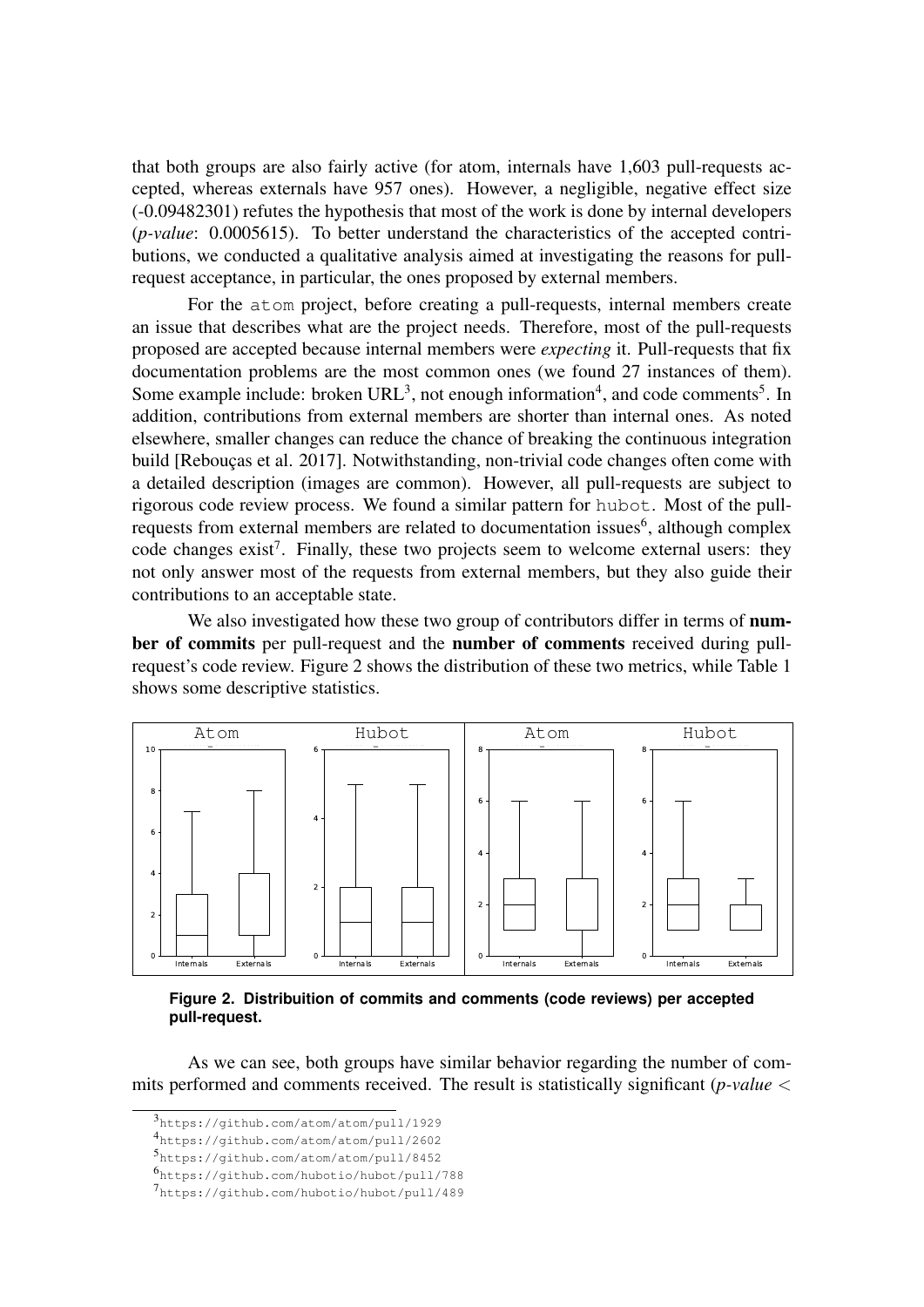0.01) for first three boxsplots, with a small effect size. As for the number of commits, this finding suggests that both groups follow well-known guidelines for contributing to open-source (few commits per pull-request [Gousios et al. 2014]). Moreover, although internal developers might be more aware of project domain, the integration process, and their peers, they face a similar pull-request review process (in terms of number of comments), when compared to external developers. This last finding corroborates with our previous one: our studied projects seem to welcome external developers.

|           | Commits |                                                                     | Comments |  |  |
|-----------|---------|---------------------------------------------------------------------|----------|--|--|
|           |         | 1st Quartile Median 3rd Quartile   1st Quartile Median 3rd Quartile |          |  |  |
| Internals |         |                                                                     |          |  |  |
| Externals |         |                                                                     |          |  |  |

|  |  |  |  |  |  | Table 1. Descriptive statistics about the number of commits and comments. |  |
|--|--|--|--|--|--|---------------------------------------------------------------------------|--|
|--|--|--|--|--|--|---------------------------------------------------------------------------|--|

# 4. Related Work

In this section, we discuss some of the studies that relate with the scope of this work, which deal with proprietary software projects on GitHub, commercial involvement in OSS projects, and paid developers in OSS.

*Proprietary Software Projects on GitHub* . Kalliamvakou *et al.* [2015] examined how organizations with projects producing proprietary software use GitHub to develop software. They found that these projects apply typical software development practices used in OSS projects, including reduced communication, independent work, and self-organization. In our study, we also analyze proprietary projects that use GitHub. However, we are interested in those projects that became open-source, while Kalliamvakou and colleagues' work focused on the use of GitHub infrastructure to produce closed source, proprietary software in private repositories.

*Commercial Involvement/Paid Developers in OSS Projects* . It is possible to notice an increase in the participation of companies in OSS and in the contributions of employees paid to work on OSS projects [Riehle et al. 2014, Zhou et al. 2016]. Zhou *et al.* analyzed how commercial involvement in OSS communities influenced the onboarding of new developers. By studying OpenStack, Docker, and Android, they found that the way the commercial involvement takes place is associated with developers participation. Homscheid and Schaarschmidt [2016] investigated the role of external developers who are paid by third-party companies ("firm-sponsored developers"). By conducting a survey with Linux developers, they found that the perceived external reputation of the employing organization reduces turnover intention towards the company, and the perceived own reputation dampens turnover intention towards the OSS community. Atiq and Tripathi [2016] explored how the developers perceive the differences of rewards in OSS projects, by analyzing their opinion on how project's financial resources influences the progress of the project. By analyzing an open question sent to OSS developers, they found that OSS projects where only some people get directly paid may fail if they are mismanaged.

Riehle *et al.* [2014] analyzed more than 5,000 active open-source projects, from 2000 to 2007, and found that around 50% of all contributions have been paid work. Their perspective is that any contribution made from Monday to Friday, between 9am and 5pm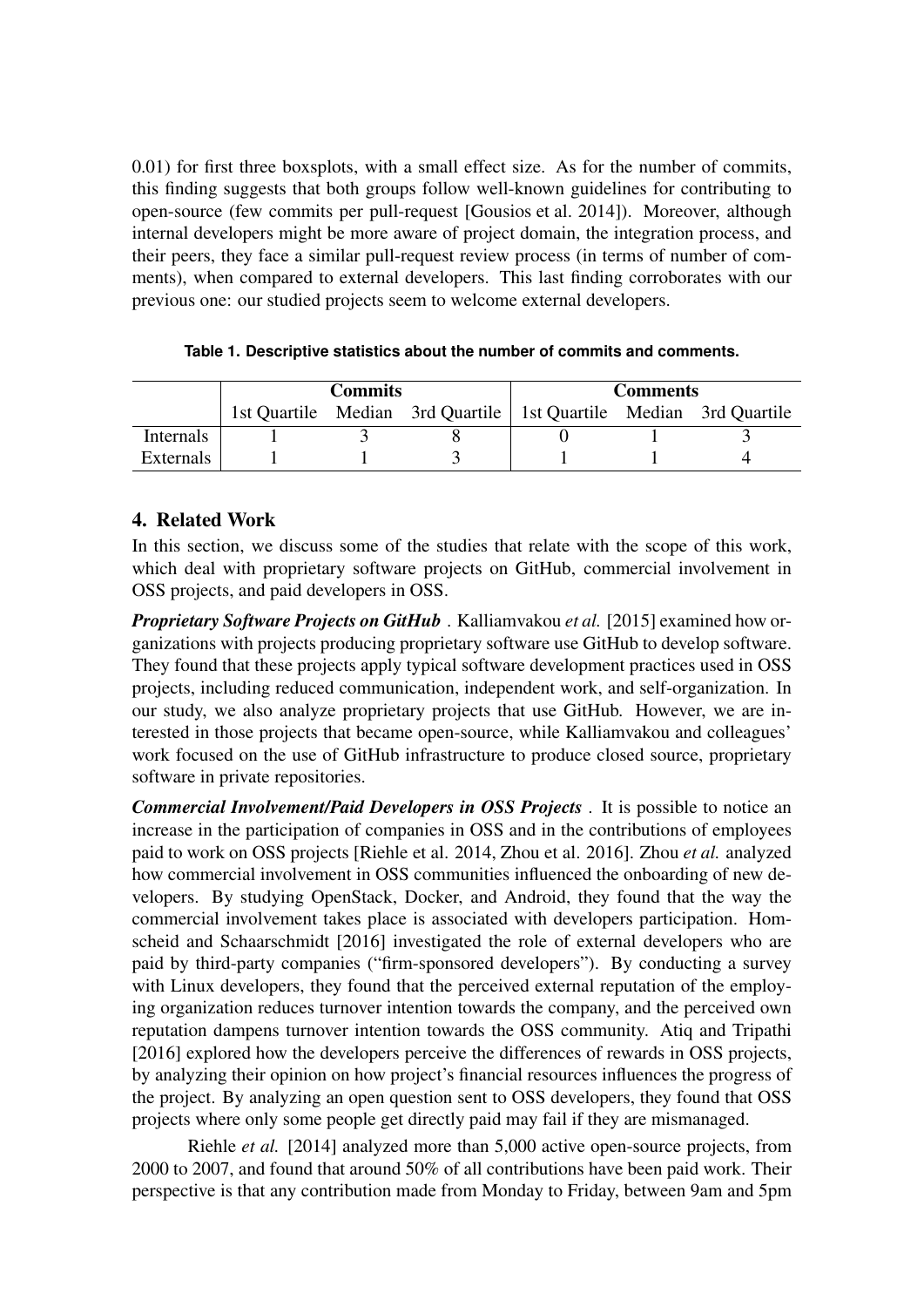are paid contributions. However, as highlighted by Crowston [2016], even employed developers are not paid directly by the projects to which they contribute, so from the project perspective, they are volunteers. Thus, differently from Riehle and colleagues, we analyzed the amount of effort put by the developers of the company that open-sourced the project – directly paid by the "owner" – comparing with the contributions made by any external developer. Our results showed that, for the analyzed projects 45% of the pull-requests are placed by internal developers (GitHub employees). The results seem to be inline with previous work, except for the fact that the concept of paid developers used previously, is not the same as the concept of external developers applied here.

# 5. Limitations

First, we rely on our inference algorithm to verify whether a contributor is an internal or external one. We made use of a flag made available in the pull-request to make this decision. We acknowledge that this can be a threat. To minimize this, we investigated the affiliation of the contributors. We found that two members we classified as external presented GitHub as their organizations. We further analyzed their profile, and found that they left GitHub and are now working in other companies. For those classified as internal members, all listed themselves as GitHub staff in their profile. Second, one might argue that we could differentiate paid and non-paid developers by looking at the email address used at their contributions (if it is a corporative email, then the developer is a paid one). We argue that developers are free to choose whenever email account they want to use at the git repository. Therefore, a paid developer can also contribute with her personal email account (which would represent a false positive). We use the site admin flag to mitigate this threat. Finally, as we analyzed just two projects from the same company, we understand that the results cannot be generalized. However, a small sample enabled us to validate the algorithm used to classify the contributors manually, and to manually analyze some of the pull-requests.

### 6. Conclusions

In this paper we analyzed the contribution behavior of internal (*i.e.,* paid) and external (*i.e.,* non-paid) developers of atom and hubot projects. We found that these projects are very receptive for external developers. We also found that internal and external developers placed around 50% of the pull-requests submitted when considering both projects together (45% from internal members vs. 55% from external). However, analyzing just hubot, which is smaller project, we observed that only 18% of the pull-requests had been placed by internal members. These differences indicate that it is necessary to analyze each project individually to better understand this phenomenon, since there can be different factors influencing the behavior, like: the priority the company is giving to the project; the project attractiveness; and vendors who make use of the project. We also noticed that, contribution from external developers are shorter than those sent by internal ones, and that external developers contribute more documentation related pull-request, although we also found complex code pull-request.

This study can be a fruitful research area which can benefit companies willing to open-source their codes, and developers who are afraid of contributing to recently opensourced projects. For future work, we plan to expand the scope of this study by investigating additional OSS projects. In addition, we plan to conduct surveys and interviews with developers in order to cross-validate the findings from the repositories.